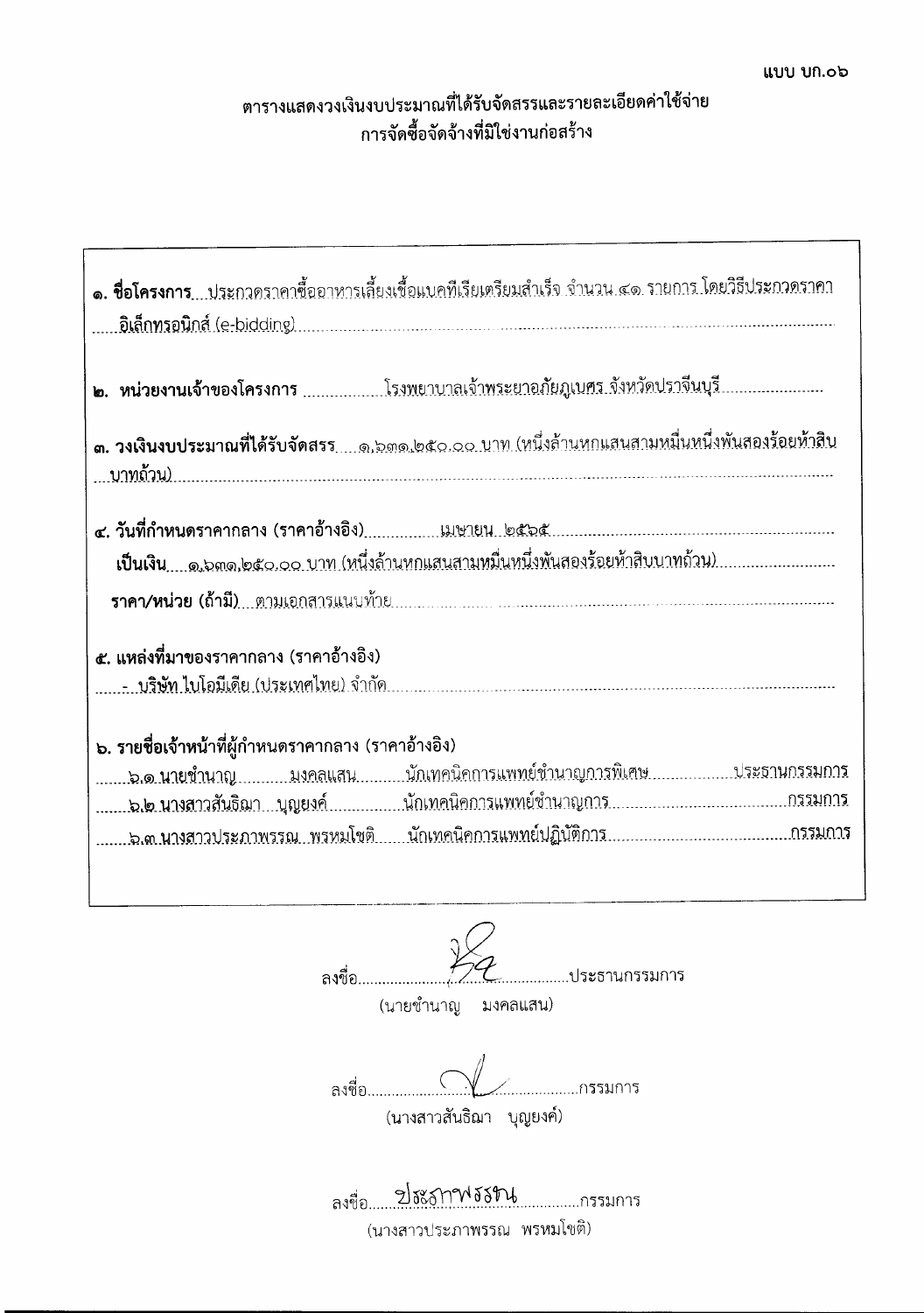| ลำดับ    | รายการ                                      | จำนวน                                       | หน่วย  | ราคาต่อหน่วย   | ราคารวม              |
|----------|---------------------------------------------|---------------------------------------------|--------|----------------|----------------------|
| <u>ඉ</u> | Sheep blood agar                            | <b>m</b> <i>c</i> ,000                      | Plates | ග <b>0.</b> 00 | <b>m</b> ๕o,ooo.oo   |
| ৩        | MacConkey agar                              | ៣๘,೦೦೦                                      | Plates | ๙.೦೦           | ៣๔๒,๐๐๐.๐๐           |
| m        | Chocolate agar                              | <b>bo,000</b>                               | Plates | ෧෧.෮෮          | ២២୦,୦୦୦.୦୦           |
| ¢        | Mueller Hinton agar                         | $\mathfrak{C},\circ\circ\circ$              | Plates | ಢ.೦೦           | <b>&amp;0,000.00</b> |
| ๕        | Mueller Hinton with sheep blood agar        | $\mathbf{C},\mathbf{O}\mathbf{O}\mathbf{O}$ | Plates | ளை.oo          | ೬ಿಲ,೦೦೦.೦೦           |
| ১        | TCBS agar                                   | $\mathfrak{G},\mathfrak{C}$ 00              | Plates | ளை.00          | m්ම,໕00.00           |
| cη       | SS agar                                     | <b>෧,๕</b> ෮෮                               | Plates | லெ.்           | <b>ೂಡ,೦೦೦.೦೦</b>     |
| ಡ        | Mannital salt agar                          | $\mathfrak{b},\mathfrak{c}$ 00              | Plates | ග <b>0.</b> 00 | ២๕,೦೦೦.೦೦            |
| ๙        | EMB agar                                    | ே                                           | Plates | ၈ဝ.ဝဝ          | \$,೦೦೦.೦೦            |
| ෙ        | Stuart transport media                      | $\mathfrak{b},\mathfrak{c}$ 00              | Pcs    | $\alpha$ .00   | ២២,๕๐๐.๐๐            |
| தை       | Cary Blair transport media                  | $\mathfrak{b},\circ\circ\circ$              | Pcs    | ಳ.೦೦           | ෧෬ඁ,෮෮෮.෮෮           |
| ෧෨       | Thioglycolate media                         | $\mathfrak{b},\circ\circ\circ$              | Tubes  | ၈ဝ.ဝဝ          | <b>២</b> ၀,၀၀၀.၀၀    |
| ளை       | oo% Lactose                                 | <b>ເ</b> ຕ                                  | Tubes  | ග <b>0.</b> 00 | <b>ຓ</b> ,໐໐໐.໐໐     |
| ଉ≪       | ை% Glucose                                  | ៣၀၀                                         | Tubes  | ၜဝ.ဝဝ          | <b>ຓ</b> ,໐໐໐.໐໐     |
| ෧๕       | ด <sub>O</sub> % Maltose                    | ၈ဝဝ                                         | Tubes  | ග <b>0.</b> 00 | <b>ຓ</b> ,໐໐໐.໐໐     |
| බධ       | Sabouraud dextrose slant with<br>Gentamicin | ၜဝဝ                                         | Tubes  | லை.00          | ෧,๗෮෮.෮෮             |
| ൈ        | Thayer Martin Agar                          | ද්ර                                         | Plates | මේ.00          | b,000.00             |
| ೧ದ       | <b>CTA Glucose</b>                          | ே                                           | Tubes  | $\alpha$ .೦೦   | <b>مؤده.00</b>       |
| ൈ        | <b>CTA Lactose</b>                          | ๕๐                                          | Tubes  | $\alpha$ .00   | ه\$0.00              |
| ಠಿಂ      | <b>CTA Maltose</b>                          | േ                                           | Tubes  | ๙.೦೦           | ೯೬೦.೦೦               |
| ෨        | Tryptic soy agar                            | ே                                           | Plates | ග0.00          | ๕,೦೦೦.೦೦             |
| სხ       | Triple Sugar Iron Agar (TSI)                | $\mathfrak{b},\mathfrak{c}$ 00              | Tubes  | ග <b>.</b> 00  | <b>ರಿ</b> ಂ೦೦.೦೦     |
| ໄອຕ      | Motility Indole Lysine                      | $\mathfrak{b},\mathfrak{c}$ 00              | Tubes  | ගෙ.ටට          | ២๕,೦೦೦.೦೦            |
| তিৰ      | Simmons Citrate agar                        | $\mathfrak{b},$ 000                         | Tubes  | ๙.೦೦           | ೂಡ,೦೦೦.೦೦            |
| ఠి       | Urea agar                                   | $\mathfrak{b},\circ\circ\circ$              | Tubes  | $\alpha$ .೦೦   | ೧ದ,೦೦೦.೦೦            |
| ৩৯       | Malonate broth                              | $\mathfrak{b},\circ\circ\circ$              | Tubes  | $\alpha$ .00   | ೧ದ,೦೦೦.೦೦            |
| อต       | Alkaline Peptone Water                      | $\mathfrak{b},$ ററ                          | Tubes  | ๙.೦೦           | ೂಡ,೦೦೦.೦೦            |
| ಠಿಡ      | Gram Negative broth                         | $\mathfrak{b},\circ\circ\circ$              | Tubes  | ದ.೦೦           | ೧ದ,೦೦೦.೦೦            |